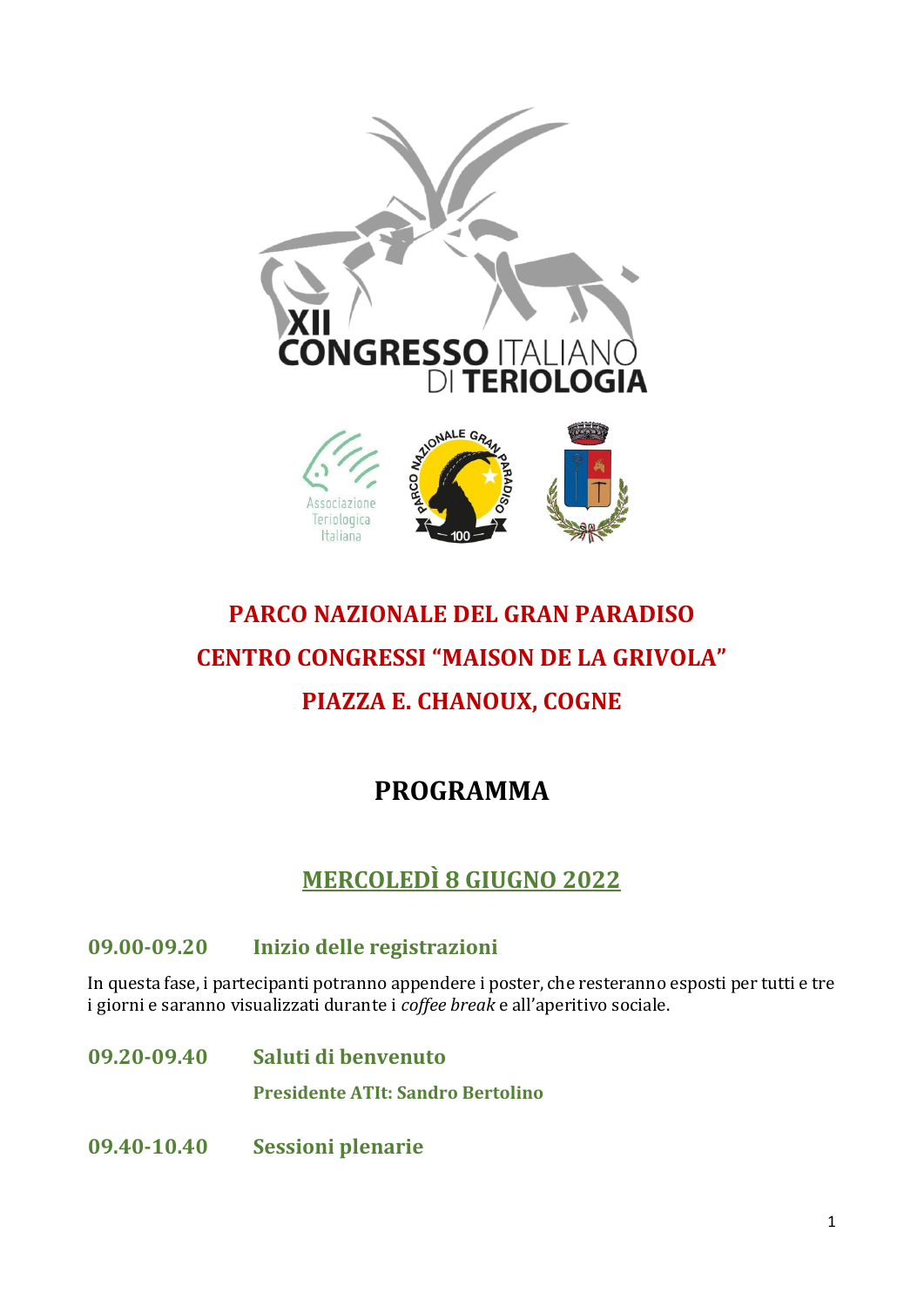- 09.40 1010 Sessione di apertura. **Bruno Bassano** (Ente Parco Nazionale del Gran Paradiso) "100 years of the Park: from the protection of an umbrella species to the monitoring of animal biodiversity"
- 10.10 1040 Sessione di apertura. Aragno P., Marucco F., La Morgia V., Salvatori V., Gervasi V., De Angelis D., Caniglia R., Mucci N., **Genovesi P**. "First national survey of the Italian wolf population: observers' network, sampling strategy and spatially explicit modelling to estimate distribution and abundance"

#### **10:40 – 15:40 Sessione "Monitoraggio, gestione e conservazione"**

#### **Chairs: Leonardo Ancillotto & Marco Scalisi**

10.40 – 11.10 *Invited speaker*. **Danilo Russo** (Università degli Studi di Napoli "Federico II"): "The challenge of preserving bats and the ecosystem services they deliver in a rapidly changing world"

#### **11.10-11.40** *Coffee break*

- 11.40 12.00 **Brivio F**., Apollonio M., Grignolio S. "Are ibex becoming more nocturnal in response to changes in environmental conditions?"
- 12.00 12.20 **Ancillotto L**., Scaramella C., Rummo R., Migliozzi A., Garonna A., De Benedetta F., Bernardo U., Dartora F., Agostinetto G., Tommasi N., Galimberti A., Russo D. "Organic farming and nature reserves emphasize ecosystem service delivery by bats"
- 12.20 12.40 **Mori E**., Carbone R., Viviano A., Calosi M., Fattorini N. "Meta-analysis of spatial and temporal behaviour of the European brown hare in its native range"
- 12.40 13.00 **Paniccia C**., Ladurner E., Bellè A., Reichegger F., Tasser E., Tappeiner U., Hilpold A. "Towards a better understanding of bat diversity in Alpine regions by broad-scale acoustic surveys"
- 13.00 13.20 **Rovero F**., Salvatori M., Greco I., Oberosler V., Massolo A., Petroni L., De Divitiis L., Seidenari L. "Camera-trapping, artificial intelligence and hierarchical ecological modelling to assess mammalian communities: a multiarea case study towards an Italian network of standardised monitoring sites"

#### **13.20-14.40** *Pausa pranzo*

- 14.40 15.00 **D'Amico M.**, Barrientos R., Acensao F. "Infrastructures and next generation EU: mitigation and preservation areas for European mammals"
- 15.00 15.20 **Nanni V.**, Mammola S., Macias-Hernandez N., Castrogiovanni A., Salgado A., Lunghi E., Ficetola G.F., Modica C., Alba R., Spiriti M., Holtze S., Munhoz De Mello E., De Mori B., Biasetti P., Chamberlain D., Manenti R. "The role of mass media on bats conservation, lesson by the COVID-19 pan(inf0)demic"
- 15.20 15.40 **Panaccio M.**, Smith T., Von Hardenberg A. "A new double-observer-based survey method to estimate population size in the Alpine ibex (*Capra ibex*)"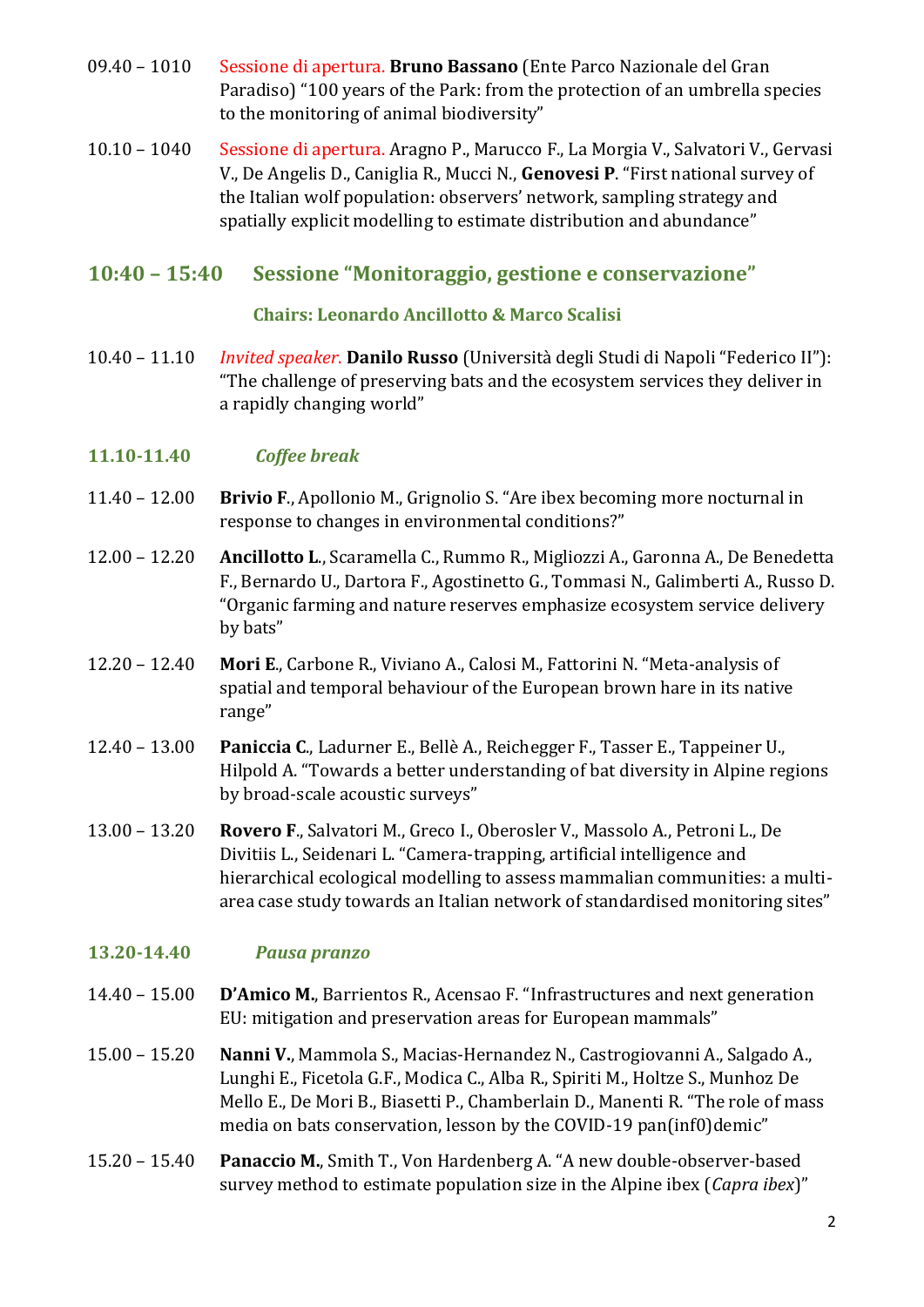**15.40-17.00 Tavola rotonda "Il ruolo della sorveglianza nella conservazione dei mammiferi"**

**Moderatori: Stefano Grignolio e Bruno Bassano**

**17.00-17.30** *Coffee break*

### **17.30-18.30 Sessione tematica del Gruppo Piccoli Mammiferi (GPM) Chair: Stefania Gasperini**

- 17.30 17.50 **Bertolino S**. "Energy flux and species richness in rodents along elevation gradient in the Alps"
- 17.50 18.10 **Ferrari C**., Bassano B., Peracino A., Panaccio M., Bertolino S., Von Hardenberg A. "Impact of habitat modifications on the age specific survival trajectories and distribution of Alpine marmot"
- 18.10 18.30 **La Morgia V**. "Beneath the snow and the rocks: the winning strategy of the snow vole in harsh environments"
- **18.30-19.30 Aperitivo Sociale SocializzATIt**

**a cura della Consulta dei Giovani di ATIt (Sogliani D., Brogi R., Pedruzzi L., Scarfò M., Viviano A.)**

### **GIOVEDÌ 9 GIUGNO 2022**

**9:00 – 10:00 Sessione "Monitoraggio, gestione e conservazione"**

#### **Chairs: Leonardo Ancillotto & Marco Scalisi**

- 09.00 09.20 **Loy A**., Baisero D., Bon M., Di Febbraro M., Amori G. "First Atlas of Italian mammals"
- 09.20 09.40 **Tattoni C**., Galaverni M., Pollutri A., Preatoni D.G, Martinoli A., Araña J.E. "Valuing cultural ecosystem services: the case of the Apennine brown bear"
- 09.40 1000 **Greco I.**, Paddock C.L., McGabe G.M., Barelli C., Rovero F. "Coupling density and occupancy estimations and conservation status of an endangered mammal across its range"

#### **10.00 – 13.20 Sessione "Ecologia e comportamento"**

**Chairs: Paola Bartolommei & Lucas Armand Wauters**

10.00 – 10.30 *Invited speaker*. **Marco Apollonio** (Università degli Studi di Sassari): "Climate changes and ungulates, impacts and perspectives"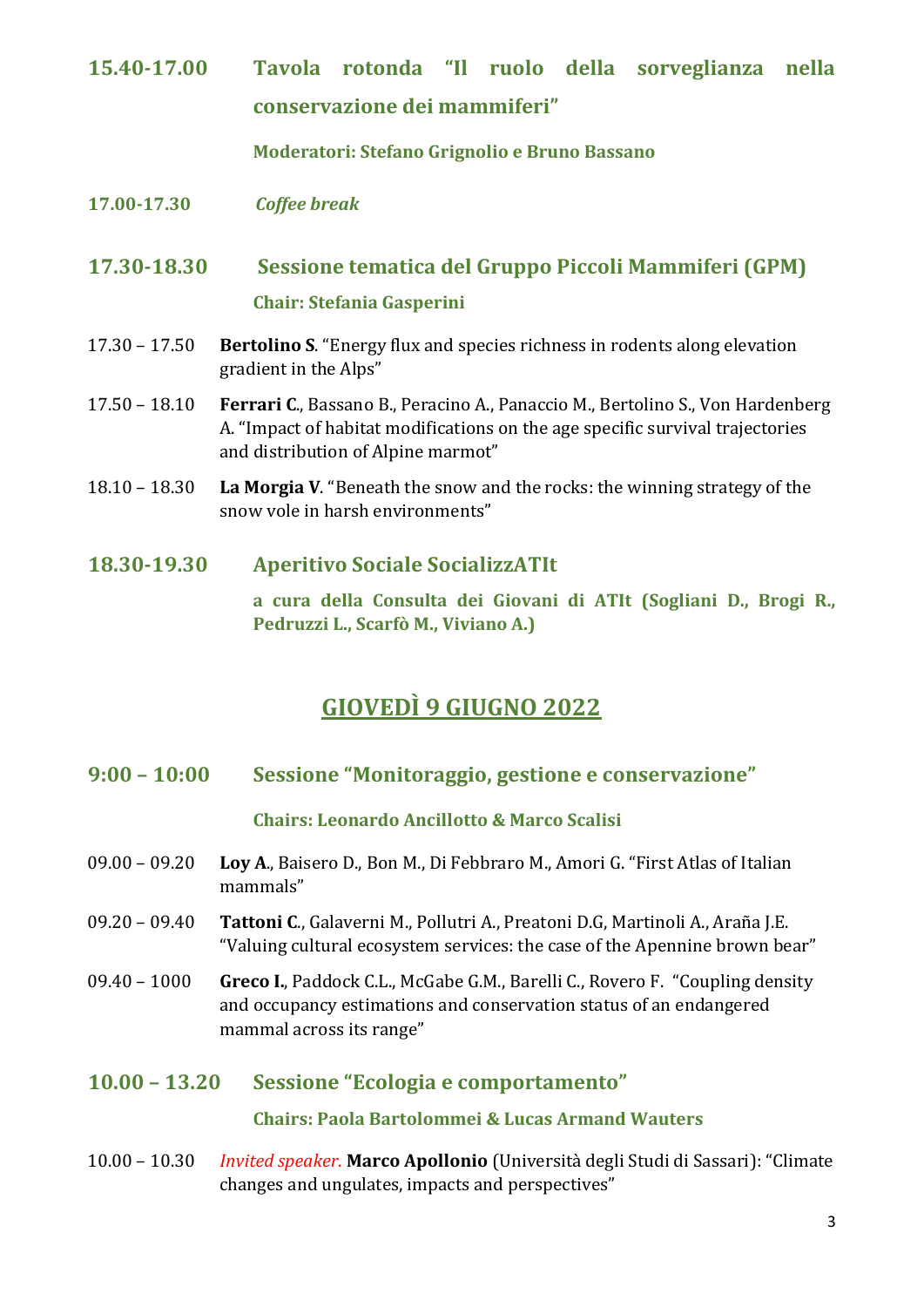- 10.30 10.50 **Frangini L.**, Franchini M., Stokel G., Madinelli A., Pesaro S., Ferfolja S., Filacorda S. "First telemetry data on golden jackal (*Canis aureus*) in Italy: insights on the species' spatial ecology"
- 10.50 11.10 **Manzo E.**, Iannarilli F., Bartolommei P., Bonacchi A., Dell'Agnello F., Gasperini S, Cozzolino R. "Effects of human and domestic cats on the occurrence of the European pine marten on Elba Island"

#### **11.10-11.40** *Coffee break*

- 11.40 12.00 **Ferrari G.**, Cagnacci F., Tagliapietra V., Devineau O. "Seasonal and environmental determinants of small mammals and their zoonotic potential across a wide latitudinal and altitudinal gradient"
- 12.00 12.20 **Ferretti F.**, Lovari S., Lucherini M., Hayward M., Stephens P. "Prey richness and diet breadth of large terrestrial carnivores"
- 12.20 12.40 **Corradini A.**, Haroldson M.A.., Cagnacci F., Bjornlie D.D., Thompson D.J., Costello C.M., Nicholson J.M., Gunther K.A., Wilmot K.R., Van Manen F.T. "Evidence for density-dependent effects on body composition of grizzly bears in the greater Yellowstone ecosystems"
- 12.40 13.00 **Brogi R.**, Apollonio M., Brivio F., Merli E., Grignolio S. "A wild personality: individual risk-taking behaviors of wild boar"
- 13.00 13.20 **Ossi F.**, Scartezzini G., Dal Farra S., Bjerge K., Hoye T., Cagnacci F. "Wildlife response to human functional disturbance: a case study during the Anthropause"

#### **13.20-14.40** *Pausa pranzo*

- 14.40 15.00 **Gasperini S.**, Bonacchi A., Bartolommei P., Manzo E., Cozzolino R. "Leave it or take it: effects of seed size and individual variability on acorn choice and management of different-sized sympatric rodents"
- 15.00 15.20 **Santicchia F.**, Wauters L.A.. Tranquillo C., Piscitelli A.P., Preatoni D., Martinoli A. "Effects of an alien invasive species on coping style and behavioural syndrome in a native squirrel"
- 15.20 15.40 **Bonaldo I.**, Wauters L.A., Bertolino S., Santovito A. "Genomic damage in grey squirrel population living in urban and agricultural areas"
- 15.40 16.00 **Melcore I.**, Demitri A., Gargano N., Boratynski Z., Bertolino S. "Rodents in the Alps: the effect of elevation on physiological and behavioural traits"
- 16.00 16.20 **Viviano A.**, Huffman M.A., Senini C., Mazza G., Scarfò M., Mori E. "Selfmedication in the crested porcupine: does it occur?"
- 16.20 16.40 **Parolini M.**, De Felice B., Bassano B., Brivio F., Cerise S., Costanzi L., Lorenzetti C., Martinelli L., Maurino L., Menzano A., Rivelli A., Oreiller P., Truc F., Viganò R., Grignolio S. "Age-, sex- and site-dependent variation of antioxidant defenses in ibex from different areas of Western Italian Alps"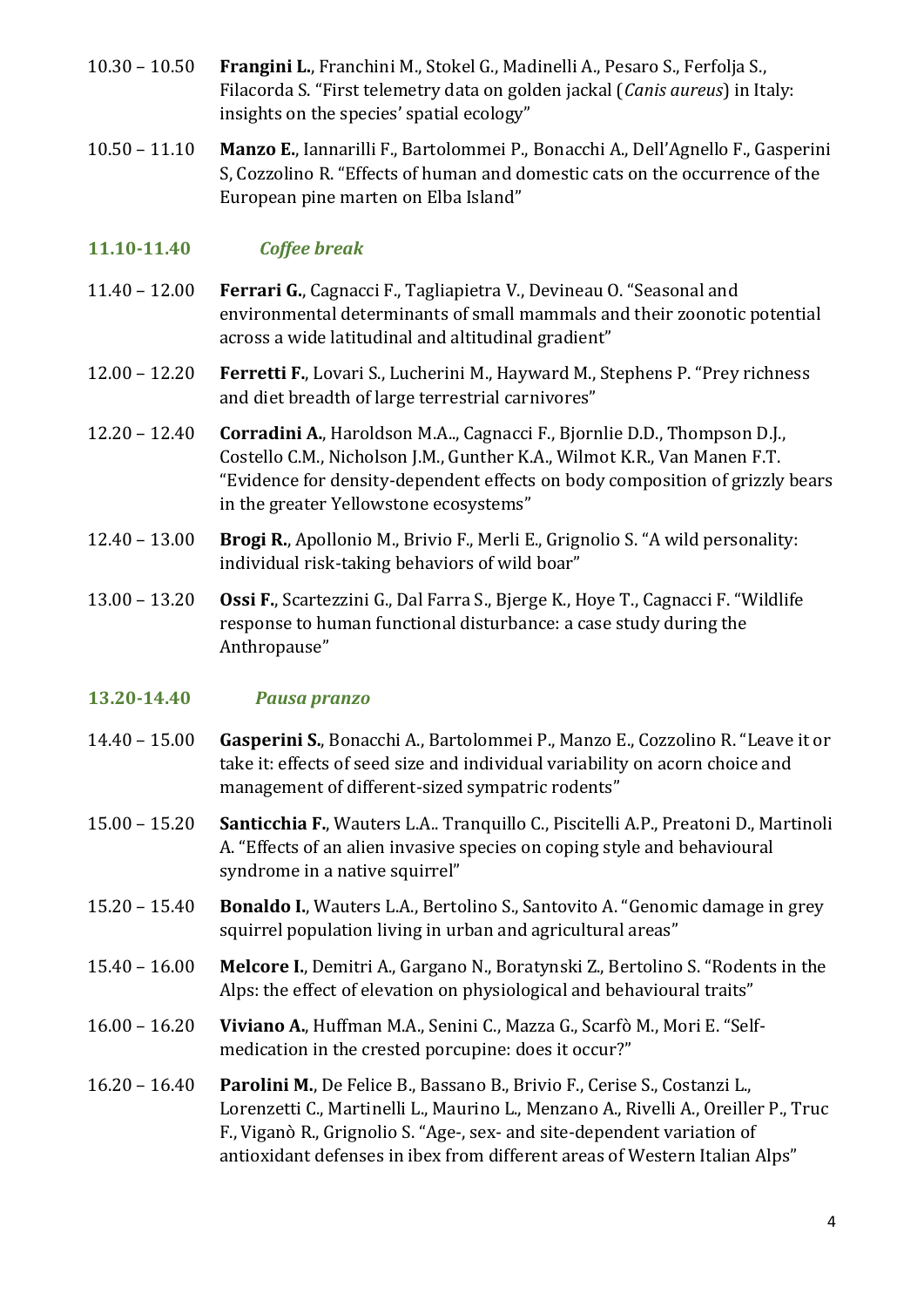#### **16.40-17.10** *Coffee break*

### **17.10-18.10 Sessione tematica del Gruppo Grandi Mammiferi (GLAMM) Chair: Laura Scillitani**

- 17.10 17.30 **Grignolio S**. "The pivotal role of protected areas in supporting mammal research: the example of Alpine ibex"
- 17.30 17.50 **Latini R.** "Apennine chamois: a conservation success story yet to be completed"
- 17.50 18.10 **Reggioni W.** "Strategies, limits and prospects of the action of the Parco Nazionale dell'Appennino Tosco Emiliano for the conservation of the wolf in the Apennines"
- **18.10-18.50 Assemblea annuale di ATIt**
- **20:00-23.00 Cena Sociale (Ristorante Hotel Sant'Orso) e Asta dell'ATIt (AestesiATIt)**

### **VENERDÌ 10 GIUGNO 2022**

- **9:00 – 11:10 Sessione "Genetica di Popolazione e Sistematica" Chairs: Emiliano Mori & Massimo Scandura**
- 09.00 09.30 *Invited speaker*. **Gentile Francesco Ficetola** (Università degli Studi di Milano): "Genetic applications in wildlife research and conservation"
- 09.30 09.50 Scandura M., Fabbri G., Caniglia R., Iacolina L., Mattucci F., Mengoni C., Pante G., Apollonio M., **Mucci N.** "Genomic variation of Italian wild boar populations: the effect of human manipulations"
- 09.50 1010 **Caniglia R.**, Fabbri E., Stronen A.V., Galaverni M., Ruiz-Gonzalez A., Mucci N., Mattucci F. "To be or not to be a hybrid: genome-wide approaches to distinguish anthropogenic hybridization from natural gene flow in European canids"
- 10.10 10.30 **Colangelo P.**, Avramo V., Ladurner E., Franchini P., Ascenzi A., Lazzeri F., Loy A., Kranebitter P. "Secondary contact in European mole (*Talpa europaea*) populations: genomic admixture and implications for phenotypic evolution"

#### 10.30 – 10.50 **Fabbri G.**, Iacolina L., Apollonio M., Scandura M. "Evidence of adaptation to local environmental conditions in an insular population of wild boar"